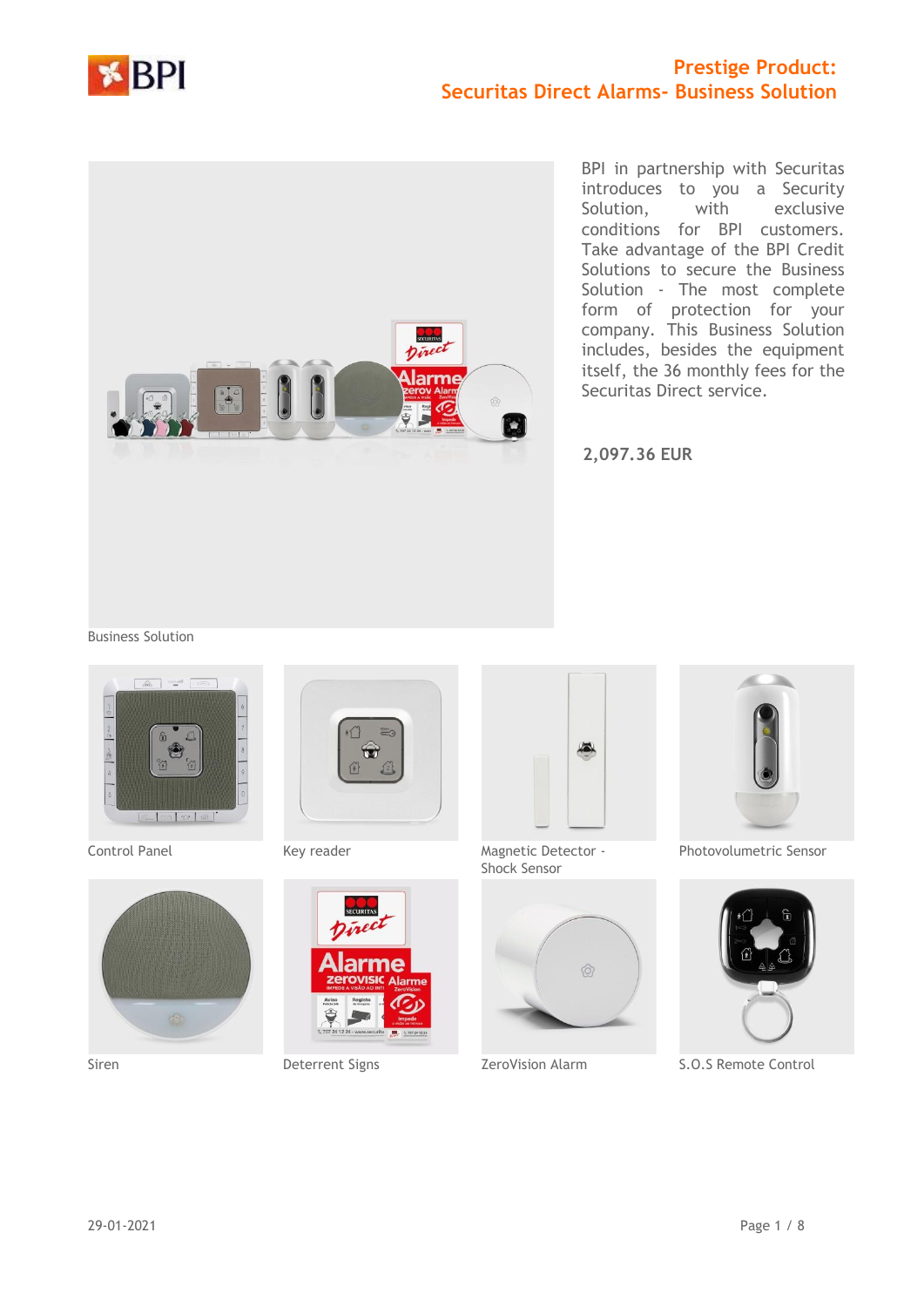







Electronic Keys **Offer | Anti-attack button and Offer | Cloudcam Camera** Magnetic Detectors - Shock Pro

# **Features**

### **Business Solution Set-up**

- 1 Control Panel
- 1 Key reader + 6 Keys
- 1 Magnetic Detector for opening doors and windows Shock Sensor

Sensor

- 2 Photovolumetric Sensors
- 1 Siren
- 2 Deterrent Signs
- 1 Zero Vision alarm
- 1 S.O.S. Remote Control

36 Monthly Fees for the Securitas Direct Service

With the option of one of the following offers:

1 Anti-attack button and 2 Magnetic Detectors for opening doors and windows - Shock Sensor

1 Cloudcam Pro Camera

#### Control Panel

A portable device developed with the latest technological advances. It has an SOS button, 112 Emergency and silent listening option. It is permanently connected to the Alarm Receiving Centre via 3G.

Key reader + 6 Keys

Enables the alarm to be activated and deactivated without the need to memorise codes.

Magnetic detector for opening doors and windows - Shock Sensor

High sensitivity sensor, detector for opening doors and windows. Thanks to the Shock Sensor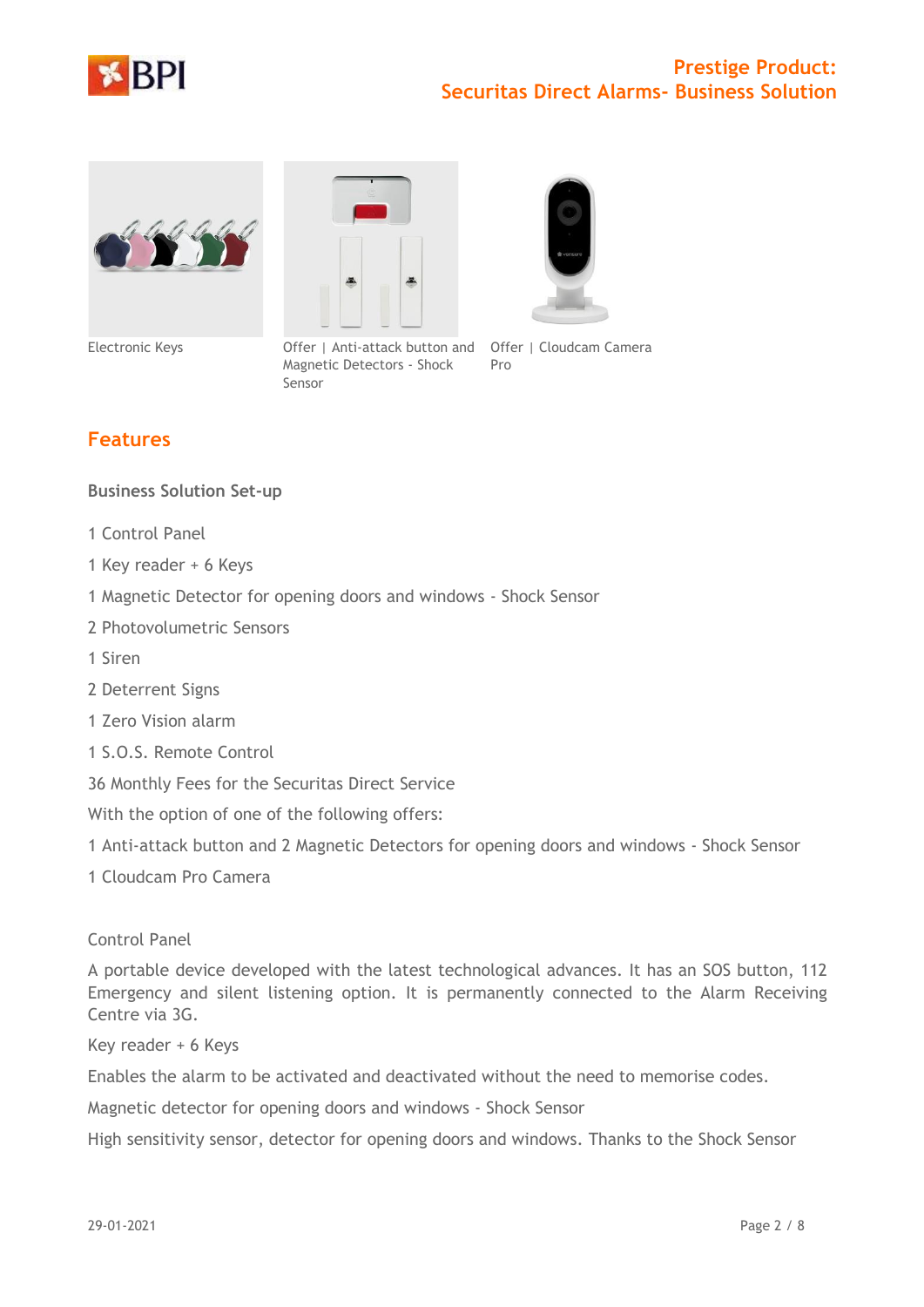

technology, the alarm is activated in the event of an attempted intrusion.

#### Photovolumetric Sensors

Motion detectors with camera and flash, which send images to the Securitas Direct Alarm Receiving Centre in the event of an intrusion.

#### Siren

The alarm goes off and the high-powered siren is activated. The siren is an independent device from the alarm control panel, which makes it difficult for thieves to override it.

#### Deterrent Signs

Securitas Direct signs let burglars know that the house is protected and in case of intrusion their image will be recorded and sent to the police.

#### ZeroVision Alarm

The Securitas Direct ZeroVision anti-intrusion alarm is a security device that allows us to act against theft in the event of an intrusion in your company.

When we detect an intruder, we activate ZeroVision immediately to generate a situation of zero visibility in the protected site, through a dense smoke that fills the protected area in a few seconds, preventing the thief from seeing, protecting the site until the police arrive.

#### S.O.S Remote Control

The remote control alarm allows you to check the status of your alarm, see what has happened in your absence or activate/deactivate the alarm. In case of an emergency, you can use the remote alarm to send an S.O.S. request to the Securitas Direct Alarm Receiving Centre, which will provide all the necessary assistance by sending emergency services.

### Anti-attack button

By activating the red SOS button, the device sends an alert signal to a security specialist who analyses the situation and, if necessary, contacts the appropriate law enforcement agencies or emergency services. In order to do this, our specialist checks the alert by resorting to live images or by using the silent listening through the control panel. The emergency alert generated is completely silent: no warning is seen or heard. In order to defend the property and protect the people, burglars will not notice that the alarm has been activated and the security protocol cannot be interrupted.

#### Cloudcam Pro Camera

The CloudCam Pro video surveillance camera is a night vision and Full HD 1080p recording device that only requires a Wi-Fi connection and mains power to capture every detail of what happens on your property. Its wide viewing angle allows it to cover entire areas, so it is ideal for monitoring shops, retail outlets and offices.

The Securitas Direct alarm for businesses with CloudCam Pro video surveillance allows you not only to monitor your business at all times, but also to equip your property with a powerful deterrent, as thieves avoid acting in places with cameras that can facilitate their arrest and identification.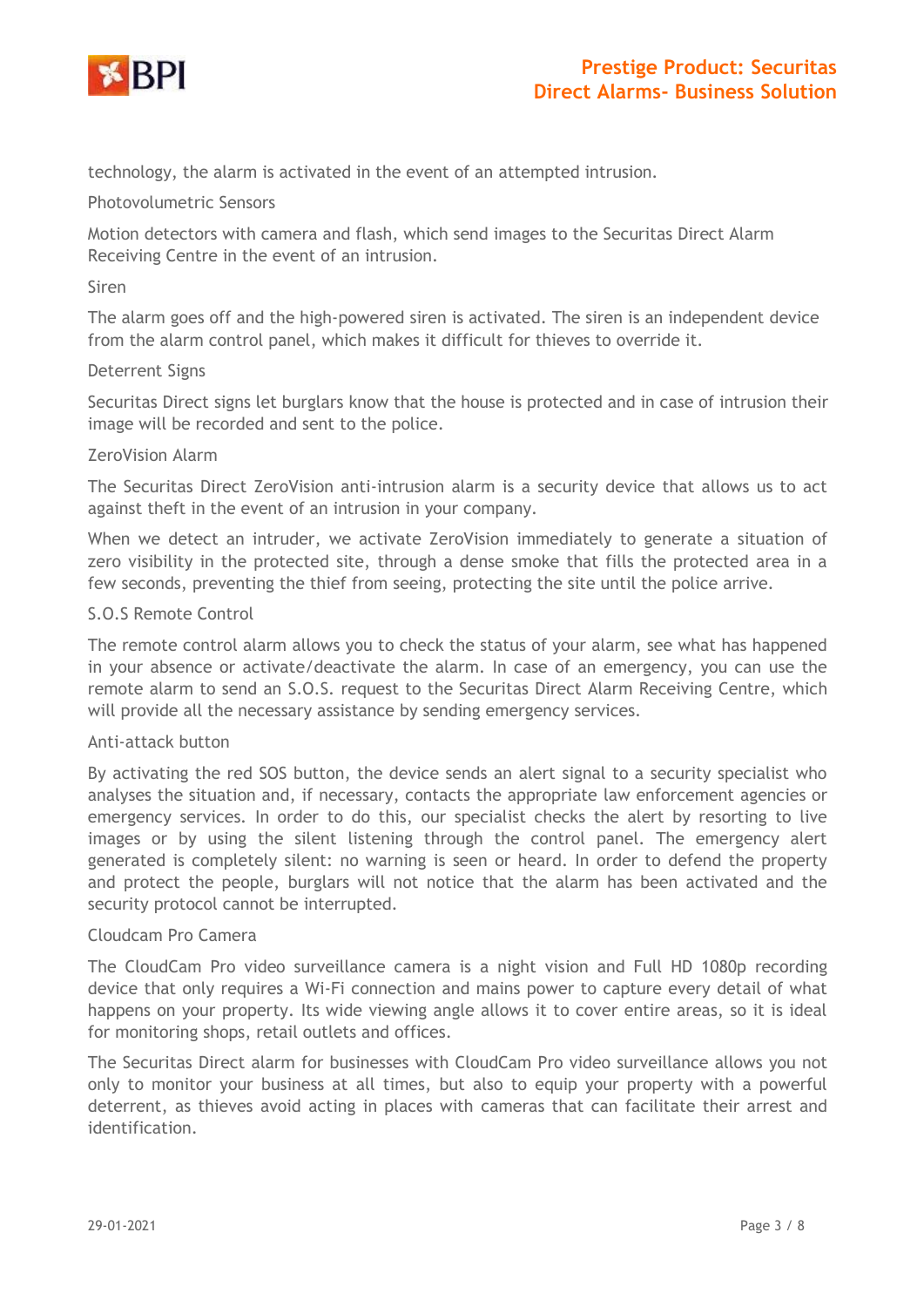

Full HD 1080p Resolution

Event-driven recording, manual and remote playback

Speech/Listening function

Night vision

Detection of sound and people

Angle of vision 130°

4GB internal memory (optional) for image recording, which can be extended up to 32 GB

Digital Zoom

Option to store recordings in the Securitas Direct Cloud Included Services

24-hour connection to the Alarm Centre

Voice and Image Verification

PhotoDetector

112 Button

Entry and exit monitoring

Electricity cut-off warning

Security Guard service\*

CCTV on the My Verisure App

#### S.O.S for emergencies

Maintenance included and software update

\* Securitas Direct Security Guard Service

Securitas Direct Security Guard Service

Double and faster intervention by Guard + Police

It ensures that the security guard is dispatched and that the police forces are notified, should

the situation require it.

Fast response

It ensures the geolocation of the security guards and of the protected site, reducing response time and increasing efficiency.

Police Cooperation and Monitoring during the intervention

The security guard informs you of what has happened without you having to physically go to your home.

Detailed information in a timely manner and without hassle

The security guard keeps the ARC informed of what is happening in real time, so they can inform you immediately.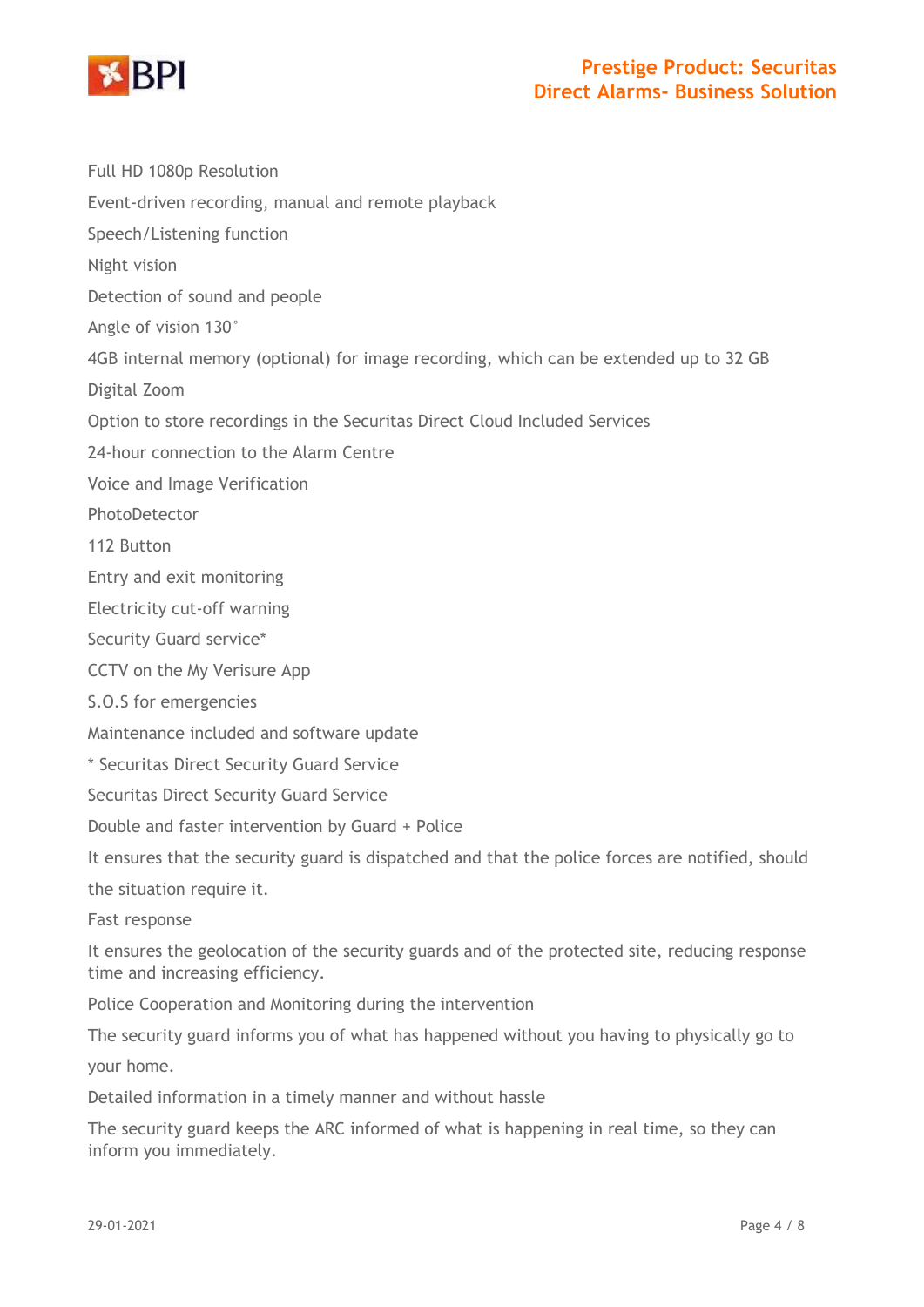

Note: This service is not available in the Bragança, Guarda and Vila Real districts.

#### Loyalty Period

The contract with Securitas Direct will have a minimum term of three years. After this term, it will be automatically renewed for successive periods of 1 (one) year, unless terminated by either party.

Note: After this 3-year loyalty period, the customer will pay directly to Securitas Direct the following amount  $\in$  45.51 (VAT included).

Extra Equipment

Should it be necessary to place extra equipment on the installation site, its purchase will be agreed directly with the Securitas Direct technician. As a BPI Customer, you benefit from a 50% discount on the company's RRP.

Securitas Business Solution Brochure

### **Offer**

When purchasing a 2nd alarm, whether a Home or a Business solution, BPI Customers benefit from a 50% discount on the equipment. The customer needs to have acquired the first alarm within the last 3 months through BPI at the normal RRP.

In situations where a Company wishes to contract a new Alarm and its Partner/Representative has already subscribed to an alarm for private use (or vice versa), the discount of 50% on the equipment is also applied, as long as the conditions are met. It will also be necessary to provide the necessary proof (Important note: At the time of contracting, indicate the TIN associated with the alarm already installed).

After the Alarm Installation, and provided that all requirements are met, Securitas will directly reimburse the customer the value of the 50% discount on the total value of the equipment. For the Home Solution, the amount to be reimbursed will be  $\epsilon$ 199.5, for the Business Solution it will be €229.5.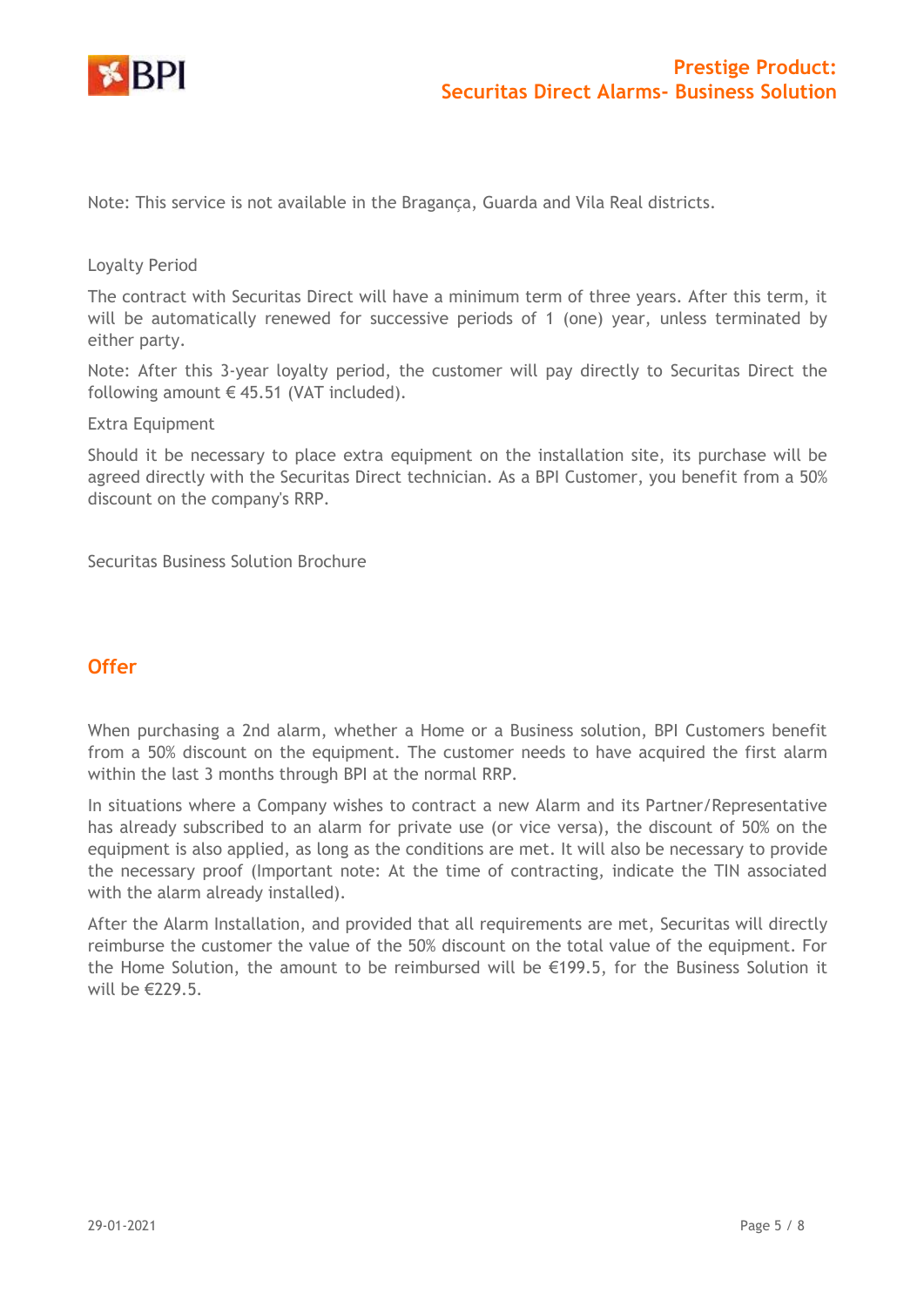

# **Financing Conditions**

Purchase this Security Solution through the BPI Personal Loan, at a fixed APR of 0%, with steady monthly payments, under the following conditions:

| <b>RRP</b>     | <b>Initial</b><br>Fee | Amount<br>Financed | No. and Monthly<br>Rate | Opening Costs * | <b>Total Amount</b><br>Charged to the<br>Consumer | <b>EAPR</b> |  |
|----------------|-----------------------|--------------------|-------------------------|-----------------|---------------------------------------------------|-------------|--|
| 2,097.36       |                       | 2,097.36           | $36 \times 58.26$       | 66.28           | 2,163.64                                          | $2,1\%$     |  |
| Amounts in EUR |                       |                    |                         |                 |                                                   |             |  |

\* Breakdown of Opening Costs

| <b>Stamp Duty/ Usage</b> | <b>Credit Opening Fee</b> | <b>Stamp Duty</b> |
|--------------------------|---------------------------|-------------------|
| 55.37                    | 10.49                     | 0.42              |

Amounts in EUR

There are other BPI Credit Solutions available in this campaign. Campaign limited to the existing stock.

The Total Amount Charged to the Consumer and the EAPR shown assume that the consumer has an open account with the Bank for more than 30 days and include an opening credit fee and the respective taxes.

Before taking out your Loan, clear up any doubts, read the contract and the specific financing conditions carefully and make sure that the instalments are adequate for your monthly budget. Find out more information at your local Branch or Premier BPI Centre.

### **Warranty**

The warranty period of the equipment and installation is two years. This warranty covers, on the equipment, any manufacturing defect that may affect its correct operation. In relation to installation and software, any implementation defects that prevent the system from functioning correctly.

This warranty does not cover any damages and losses resulting from malicious action, negligence or improper handling by the CUSTOMER, their employees or third parties. Nor damages and losses caused by natural disasters, inclement weather, etc.

# **Delivery, Cancellation and Returns**

The Security Solution will be installed at the location indicated by the Customer within 72 hours after contact by Securitas Direct. This contact will be made after the respective credit to or debit from the card account has been made available.

Note: exceptionally, and should the Customer require delivery and installation later than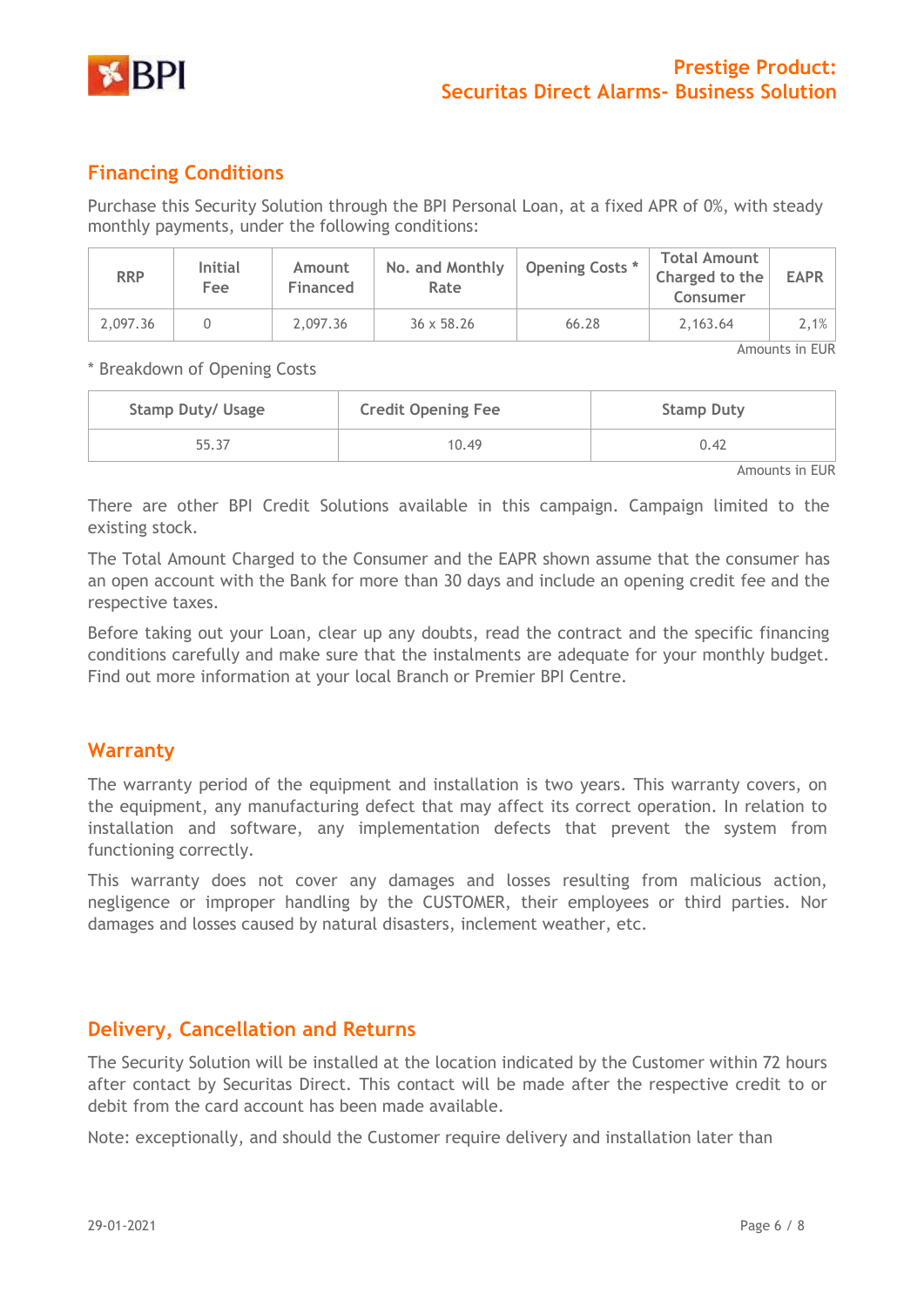

72 hours, this request may be granted, provided that it does not exceed a maximum period of 3 months.

You can withdraw from your purchase up to 14 days after the date of delivery of the product ordered. In this case, the return of the product can be made free of charge. To do so, you must return the product with the original invoice and packaging, all complete and in perfect condition, to a BPI Branch or BPI Premier Centre. You can also return it directly to the Supplier at the address shown here. In this situation, BPI guarantees the return of the amount by credit

## **Clarifications and Complaints**

Requests for clarification or the lodging of complaints must be addressed directly to the Supplier, through the contacts shown here.

In the event of a dispute, the consumer may resort to one of the following entities for Alternative Resolution of Consumer Disputes:

- (i) Algarve: CIMAAL www.consumoalgarve.pt;
- (ii) Braga / Viana do Castelo: CIAB www.ciab.pt;
- (iii) Coimbra: CACCDC www.centrodearbitragemdecoimbra.com;
- (iv) Lisboa: CACCL www.centroarbitragemlisboa.pt;
- (v) Madeira: CACCM www.srrh.gov-madeira.pt;
- (vi) Porto: CICAP www.cicap.pt;
- (vii) Vale do Ave: CACCVA www.triave.pt;
- (viii) Other: CNIACC [www.arbitragemdeconsumo.org](http://www.arbitragemdeconsumo.org/)

For more information, please visit the Consumer Portal [\(http://www.consumidor.pt/\).](http://www.consumidor.pt/)) The Holder also has an online dispute resolution system at his disposal, accessible through the Online Dispute Resolution Platform (ODR Platform). For further information, please use the ODR Platform and, if you wish to access it, you should use the registration form available at https://webgate.ec.europa.eu/odr/, indicating, for all due purposes, the Supplier's e-mail address indicated below.

The Supplier may be affiliated with a specific Alternative Dispute Resolution Entity (ADR Entity), and therefore it is advisable that, prior to submitting the dispute to any of the ADR Entities identified above, you contact the Supplier to obtain information on whether or not they are affiliated with a specific ADR Entity.

# **Supplier**

Securitas Direct